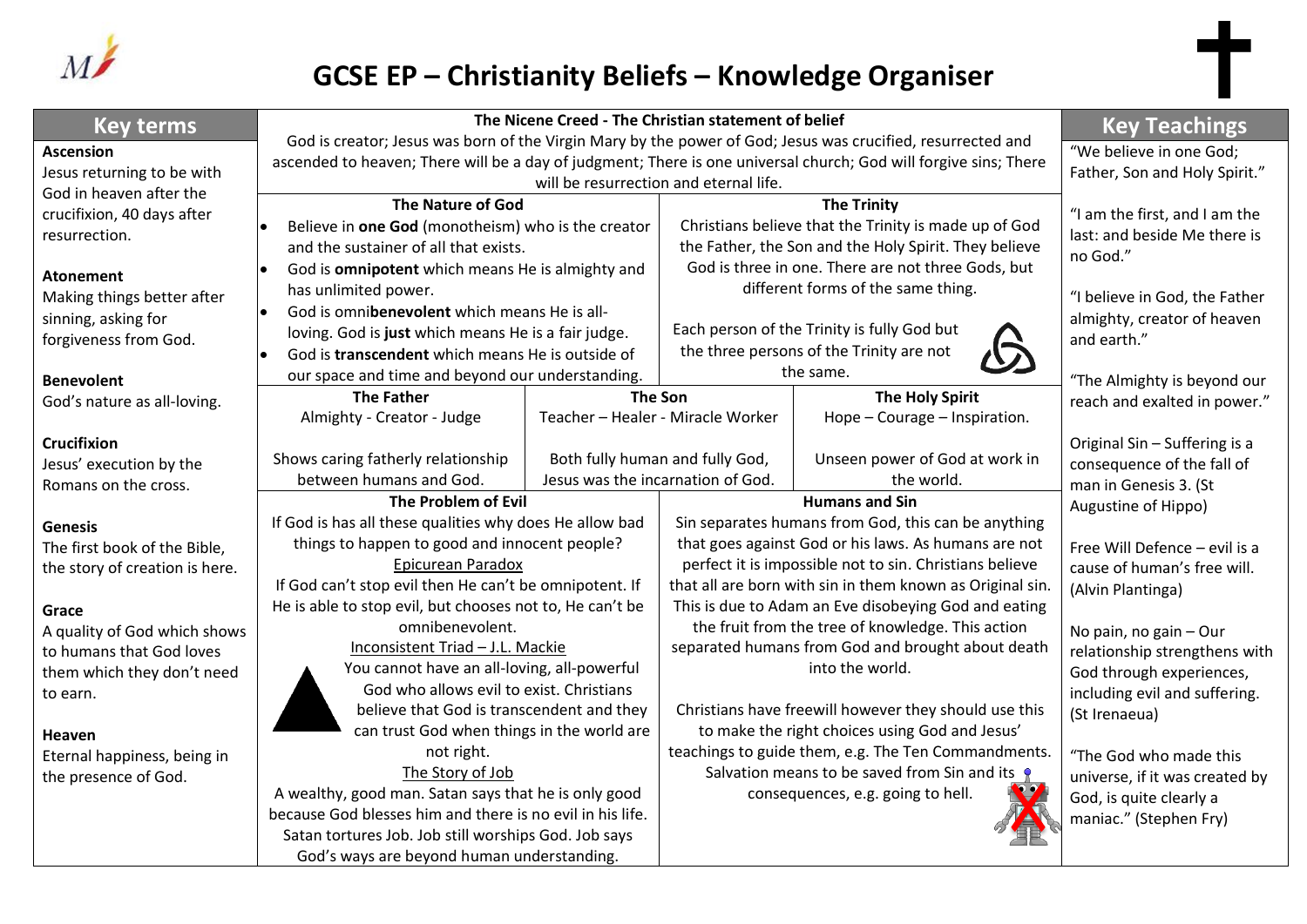

# **GCSE EP – Christianity Beliefs – Knowledge Organiser**

| <b>Key Terms</b>                                                                                            | <b>Salvation and Atonement</b>                                                                                                                                                                                                                                    | <b>Key Teachings</b>                                                                                                                                                                                                                                           |                                                                                                                          |
|-------------------------------------------------------------------------------------------------------------|-------------------------------------------------------------------------------------------------------------------------------------------------------------------------------------------------------------------------------------------------------------------|----------------------------------------------------------------------------------------------------------------------------------------------------------------------------------------------------------------------------------------------------------------|--------------------------------------------------------------------------------------------------------------------------|
| Hell<br>Eternal suffering, absence of                                                                       | The death of Jesus made up for original sin. It allows us to atone for sins and reach eternal life in heaven. Jesus<br>was sent by God to repair the broken relationship between God and man.                                                                     | "Jesus answered: 'I am the<br>way and the truth and the                                                                                                                                                                                                        |                                                                                                                          |
| God.                                                                                                        | Salvation is the idea that Jesus' crucifixion saves human beings from eternal damnation.                                                                                                                                                                          | life. No one comes to the<br>Father except through me.""                                                                                                                                                                                                       |                                                                                                                          |
| Incarnation                                                                                                 | Sin separates us from God and salvation saves us from this. This salvation comes through faith in God and Grace<br>through faith in Jesus.                                                                                                                        |                                                                                                                                                                                                                                                                |                                                                                                                          |
| God becoming flesh in the                                                                                   | Incarnation                                                                                                                                                                                                                                                       | "I and the Father are One."                                                                                                                                                                                                                                    |                                                                                                                          |
| form of Jesus Christ.                                                                                       | Christians believe that God was incarnated                                                                                                                                                                                                                        | <b>Crucifixion</b><br>Jesus travelled to Jerusalem to preach and was                                                                                                                                                                                           | "The Word became flesh and                                                                                               |
| Just<br>God's nature as fair.                                                                               | いん<br>(made flesh) in human form as Jesus Christ.<br>Mary was impregnated by the Holy Spirit                                                                                                                                                                      | sentenced to death by Pontius Pilate. He was<br>52<br>nailed to a cross to die. Jesus was able to                                                                                                                                                              | lived amongst us."                                                                                                       |
| <b>Monotheistic</b><br>A religion which believes in                                                         | and gave birth as a virgin. This is proof of<br>Jesus' status as the son of God. Christmas is the festival<br>that celebrates the incarnation.                                                                                                                    | forgive those who killed him showing the<br>importance of forgiveness. This event is remembered<br>on Good Friday.                                                                                                                                             | "God so loved the world he<br>gave his one and only Son."                                                                |
| one God.<br>Omnipotent                                                                                      | God in human form makes it easier to understand his<br>actions, e.g. miracles and the resurrection. Jesus is                                                                                                                                                      | The crucifixion influences Christians today; by<br>accepting Jesus' sacrifice their sins will be forgiven and<br>they will go to heaven. They acknowledge that<br>suffering is a part of life and God can understand what<br>it is like for someone to suffer. | "I am the resurrection and<br>the life. The one who believes<br>in me will never die."                                   |
| God's nature as all-powerful<br><b>Original Sin</b>                                                         | known as the Messiah. When Jesus was baptised God<br>said, "You are my son". Jesus was asked whether he<br>was the Son of God, he replied, "I am"                                                                                                                 |                                                                                                                                                                                                                                                                | "He left them and was taken<br>to heaven."                                                                               |
| The built-in tendency to do<br>wrong which comes from<br>Eve's disobedience                                 | <b>Resurrection</b><br>Jesus was buried in a tomb and left there<br>until Easter Sunday as it was the Sabbath so<br>no-one could touch the body. Early on the                                                                                                     | <b>Ascension</b><br>Before his ascension Jesus appeared to his<br>disciples and told them to spread the word of<br>him. The time between resurrection and                                                                                                      | "The grace of God has<br>appeared, bringing salvation<br>to all men."                                                    |
| Parable<br>A story told by Jesus with a<br>message. These guide<br>Christians in how to live their<br>life. | Sunday 3 women visited his tomb expecting to find his<br>body but it was not there. He appeared to different<br>people as a physical being. This event is celebrated on<br>Easter Sunday.                                                                         | ascension reminds Christians that God will forgive sins<br>and they can become closer to God. The Holy Spirit will<br>be there to guide and comfort.                                                                                                           | "In Him we have redemption<br>through His blood, the<br>forgiveness of our trespasses,<br>according to the riches of His |
| Polytheistic<br>Belief in more than one God.                                                                | The resurrection proves Jesus was divine and not just a<br>human. The significance for Christians is it shows the<br>power of good over evil, that they can be resurrected<br>and shouldn't fear death. The resurrection gives<br>purpose to the Christian faith. | The ascension, when Jesus went up to heaven,<br>happened 40 days after the resurrection. It assures<br>Christians they will rise again after death and live on in<br>the afterlife. It leads Christians to try and lead a good<br>life.                        | grace."<br>"It is finished!' Then he<br>bowed his head and gave up<br>his spirit."                                       |
|                                                                                                             |                                                                                                                                                                                                                                                                   |                                                                                                                                                                                                                                                                |                                                                                                                          |